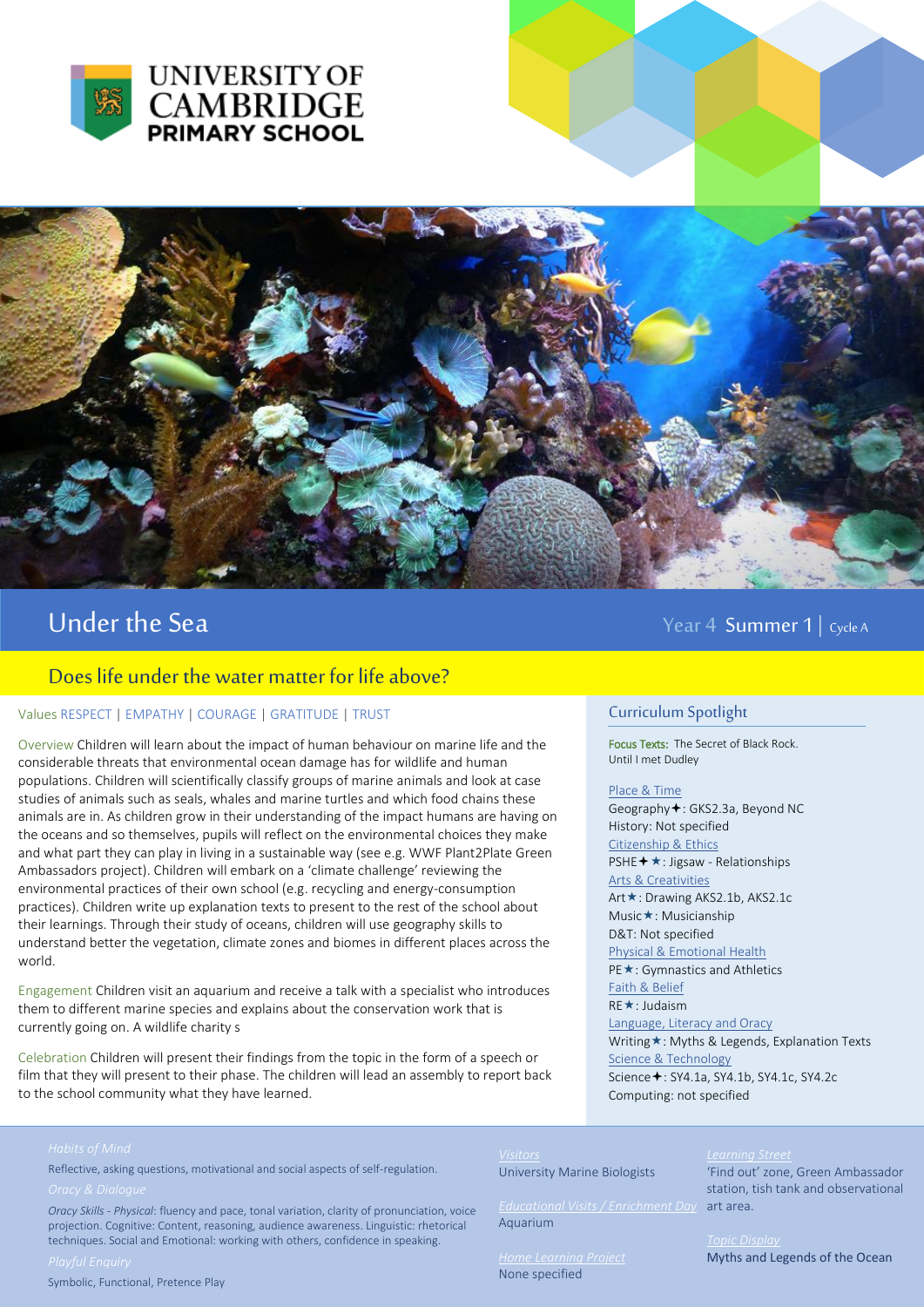

Topic Title: Invention Enquiry Question: Does life under the water matter for life above?

Focus Texts: tbc

| Subject                    |                        | <b>Learning Journey</b>                                                                                                                    |                                                                                                                                                                                             |                                               |                                                                                                                    |                                                             |                                                                                                           |  |  |
|----------------------------|------------------------|--------------------------------------------------------------------------------------------------------------------------------------------|---------------------------------------------------------------------------------------------------------------------------------------------------------------------------------------------|-----------------------------------------------|--------------------------------------------------------------------------------------------------------------------|-------------------------------------------------------------|-----------------------------------------------------------------------------------------------------------|--|--|
|                            |                        | Week 1                                                                                                                                     | Week 2                                                                                                                                                                                      | Week 3                                        | Week 4                                                                                                             | Week 5                                                      | Week 6                                                                                                    |  |  |
| Arts & Creativities        | Art                    | $\star$                                                                                                                                    | $\star$                                                                                                                                                                                     | $\star$                                       | $\star$                                                                                                            | $\star$                                                     | $\star$                                                                                                   |  |  |
|                            | Design &<br>Technology |                                                                                                                                            |                                                                                                                                                                                             |                                               |                                                                                                                    |                                                             |                                                                                                           |  |  |
|                            | Music                  | Focus on a composer                                                                                                                        | Aural recall of sounds                                                                                                                                                                      | How are things communicated<br>through music? | Inter-related dimensions of<br>music: Recap pulse, rhythm<br>and pitch                                             | Inter-related dimensions of music:<br>duration and dynamics | Inter-related dimensions of music:<br>Look at texture and structure.                                      |  |  |
| Language, Literacy & Oracy | Key texts              | Until I Met Dudley                                                                                                                         |                                                                                                                                                                                             |                                               | The Secret of Black Rock<br>(+ Greek Myths Poisdon)                                                                |                                                             |                                                                                                           |  |  |
|                            | Writing                | <b>Explanation Texts</b>                                                                                                                   |                                                                                                                                                                                             |                                               | Myths and Legends                                                                                                  |                                                             |                                                                                                           |  |  |
|                            | Spelling               | Review                                                                                                                                     | Review                                                                                                                                                                                      | Review                                        | Review                                                                                                             | Review                                                      | Review                                                                                                    |  |  |
|                            | Grammar                | Direct speech<br>Inverted commas                                                                                                           |                                                                                                                                                                                             |                                               | Exclamations                                                                                                       | Subordinate clauses                                         | Review                                                                                                    |  |  |
| Mathematics                | Maths                  | Fractions                                                                                                                                  | Fractions                                                                                                                                                                                   | Fractions                                     | Fractions                                                                                                          | Fractions                                                   | Measurement                                                                                               |  |  |
| Science & Technology       | Science                | SY4.1a, Recognise that living<br>things can be grouped in a<br>variety of ways.                                                            | SY4.1b, Explore and use<br>classification keys to help<br>group, identify and name a<br>variety of living things in their<br>local and wider environment.                                   |                                               | SY4.1c, Recognise that<br>environments can change and<br>that this can sometimes pose<br>dangers to living things. |                                                             | SY4.2c Construct and interpret a<br>variety of food chains, identifying<br>producers, predators and prey. |  |  |
|                            | Computing              | CKS2.1e Use search<br>technologies effectively,<br>appreciate how results are<br>selected and ranked and<br>discerning in digital content. |                                                                                                                                                                                             |                                               |                                                                                                                    |                                                             |                                                                                                           |  |  |
| Place & Time               | Geography              | GKS2.3a Describe and<br>understand physical<br>geography, such as climate<br>zones, biomes, vegetation<br>belts and rivers.                |                                                                                                                                                                                             |                                               |                                                                                                                    |                                                             |                                                                                                           |  |  |
|                            | History                |                                                                                                                                            | HKS2.5c A study of an aspect<br>of history or a site dating from<br>a period beyond 1066 that is<br>significant in the locality (e.g.<br>local history study of<br>computing in Cambridge). |                                               |                                                                                                                    |                                                             |                                                                                                           |  |  |